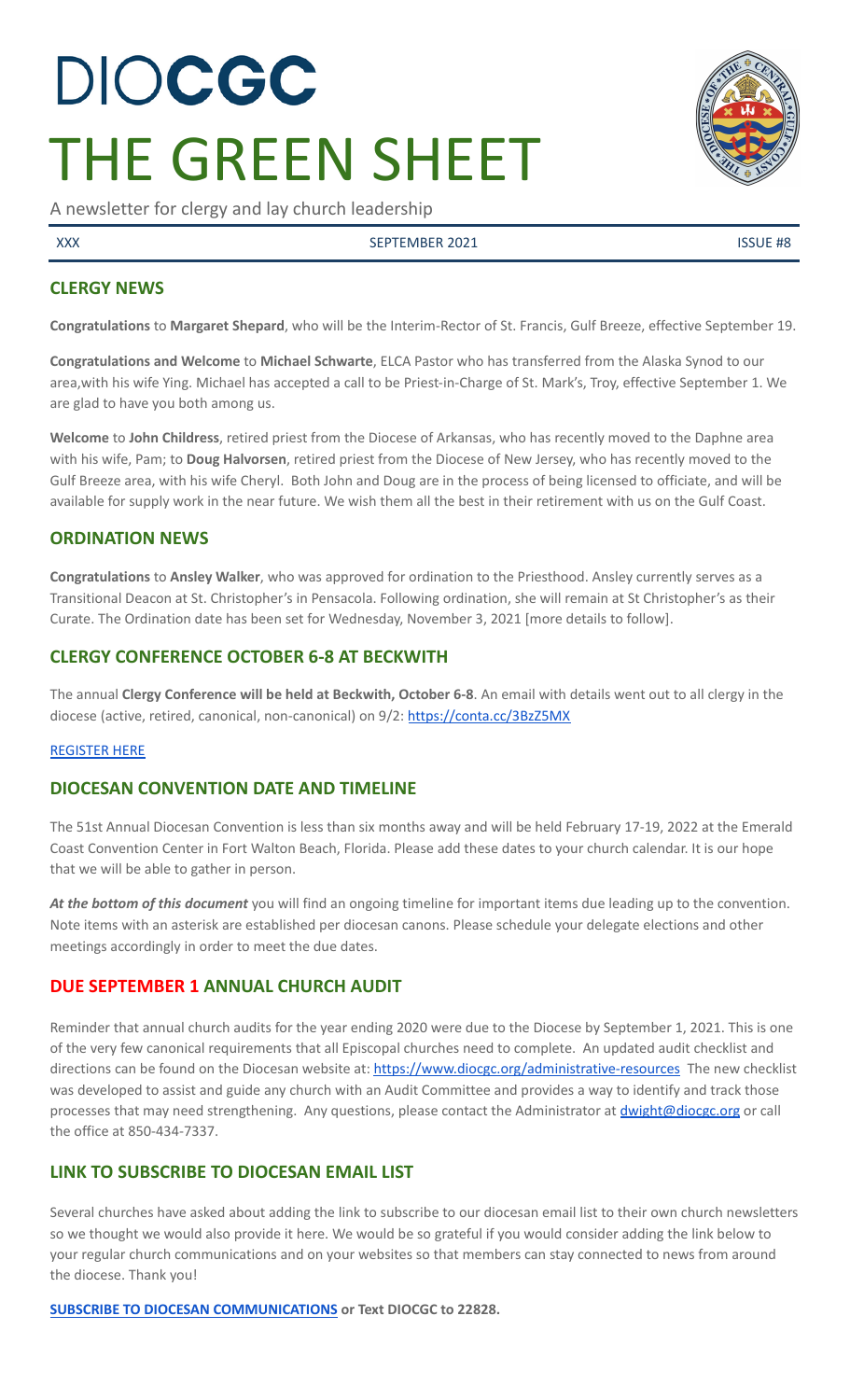# **CHANGES TO THE ONLINE SAFEGUARDING / RISK MANAGEMENT SYSTEM**

Our Safeguarding system is currently migrating to a new platform. The name of this program is changing from the "Armatus" System to "Praesidium Academy."

Praesidium Academy will launch this new system during the month of July 2021. Administrators and anyone who has taken modules in the system with an active email may receive an email directly from Praesidium Academy with login information. Courses have been updated and you will find the system easier to navigate. If your coursework is over 4 years old, it may be considered dated/expired and may not have been moved over into your new account.

As we will be reviewing the new courses and updating the landing pages once we have access, additional information will be sent to parishes by September. In addition, we'll check in with all Safeguard Administrators once they have had the opportunity to take tutorial videos and review the system. After we get up to speed, we'll be available to answer any additional questions on how to navigate, run reports, sign new members including updates on our overall Safeguarding/Risk Management Policy currently being modified.

If you have any questions, please contact Mary Poss or Dwight Babcock at 850-434-7337.

## **2021 LOGIN CREDENTIALS FOR TENS STEWARDSHIP MATERIALS**

#### *2021 Password: James1:17 (Note: a username is no longer required.)*

We are a diocesan member of TENS, The Episcopal Network for [Stewardship.](http://r20.rs6.net/tn.jsp?f=0012pqt_t4bfTKnRF8Xmufb-M4Ry8JkNpVzuf-DfMr466n2fJlrEabEgWXavWDn2Hx3i5ph5cMsQu0KkvBM2IIao7IcazXgBLtGdZrXLuo4poO7i2eq_EiuExGDSC-wd1a3AjKcDRDPj18=&c=9_JBIUfw9Y9WIzA02dVBmW_Dc5eF3SbOEA5-vLB-MbLj0nQWfaMvNg==&ch=bNQQUmRhILUjCbu1RkHCQ0rqqsD1-RBYprcIQ3NuhLlaKPcsXS1TyQ==) With our membership comes the ability for all of our churches to use the materials advertised by TENS. They include all the printable materials and resources for an eight-week giving campaign. This year's materials combined with the ZOOM workshops in July and August will help you and your congregation navigate these new times, using technical and pastoral best practices. Please download the tools through the members portal and invite your stewardship teams to sign up for workshops.

The login credentials change each year for members. Website: <https://www.tens.org/resources/member-resources/>

## **INSURANCE UPDATES**

- Attention Retirees: Effective Jan. 01, 2022, CPG will be migrating your Medicare Supplement Plan to a Group Medicare Advantage PPO plan. With this change, CPG will provide retirees with additional benefits at a lower cost. You can select one of two options (Premium or Comprehensive) during annual enrollment in October. However, if you do nothing, you will automatically be moved into the Premium plan. CPG and United Health will be having a number of virtual sessions on the new Medicare Advantage plan and benefits in September & October. This is an opportunity to have the experts provide information and answer questions. You can find out more at: <https://web.cvent.com/event/716a3ed0-bc54-4265-a054-116736114540/summary>
- Please visit our website for additional insurance info:
	- [CONGREGATIONAL](https://www.diocgc.org/congregational-resources) RESOURCES
	- Risk Management & Insurance Basics for Religious Organizations [\(recommended\)](https://2f23db9c-81c0-437f-88c1-0d3b99fdb03d.filesusr.com/ugd/ca270f_0fc945a39bad470191c4075c97602c08.pdf)
	- Safety and Insurance Handbook for Churches [\(recommended\)](https://2f23db9c-81c0-437f-88c1-0d3b99fdb03d.filesusr.com/ugd/4525a9_6b89020a60b040f49e2f7feb44b56873.pdf)
	- 2021 Federal Reporting [Requirements](https://www.cpg.org/globalassets/documents/publications/tax-2021-federal-reporting-requirements-for-episcopal-churches.pdf) for Episcopal Churches

#### **REMINDERS:**

As noted earlier, your annual church financial audit is due to the diocesan office by September 1 (per Canons). We fully understand if you are delayed due to COVID closure/distancing difficulties. We ask that you notify Kim or Dwight to provide a status of when you plan to complete your audit. Thank you to those churches that have completed your audit or checked in with us. Remember that without a current Audit on file, you might not be able to take out a church loan or conduct a property transaction.

## **CONGREGATIONS IN TRANSITION (as of 9/1/2021)**

| Andalusia, St. Mary's               | Interim in place |
|-------------------------------------|------------------|
| Eufaula, St. James                  | Interim in place |
| Gulf Breeze, St. Francis            | Interim in place |
| Magnolia Springs, St. Paul's Chapel | Interim in place |
| Milton, St. Mary's                  | Interim in place |
| Niceville, St. Jude's               | Interim in place |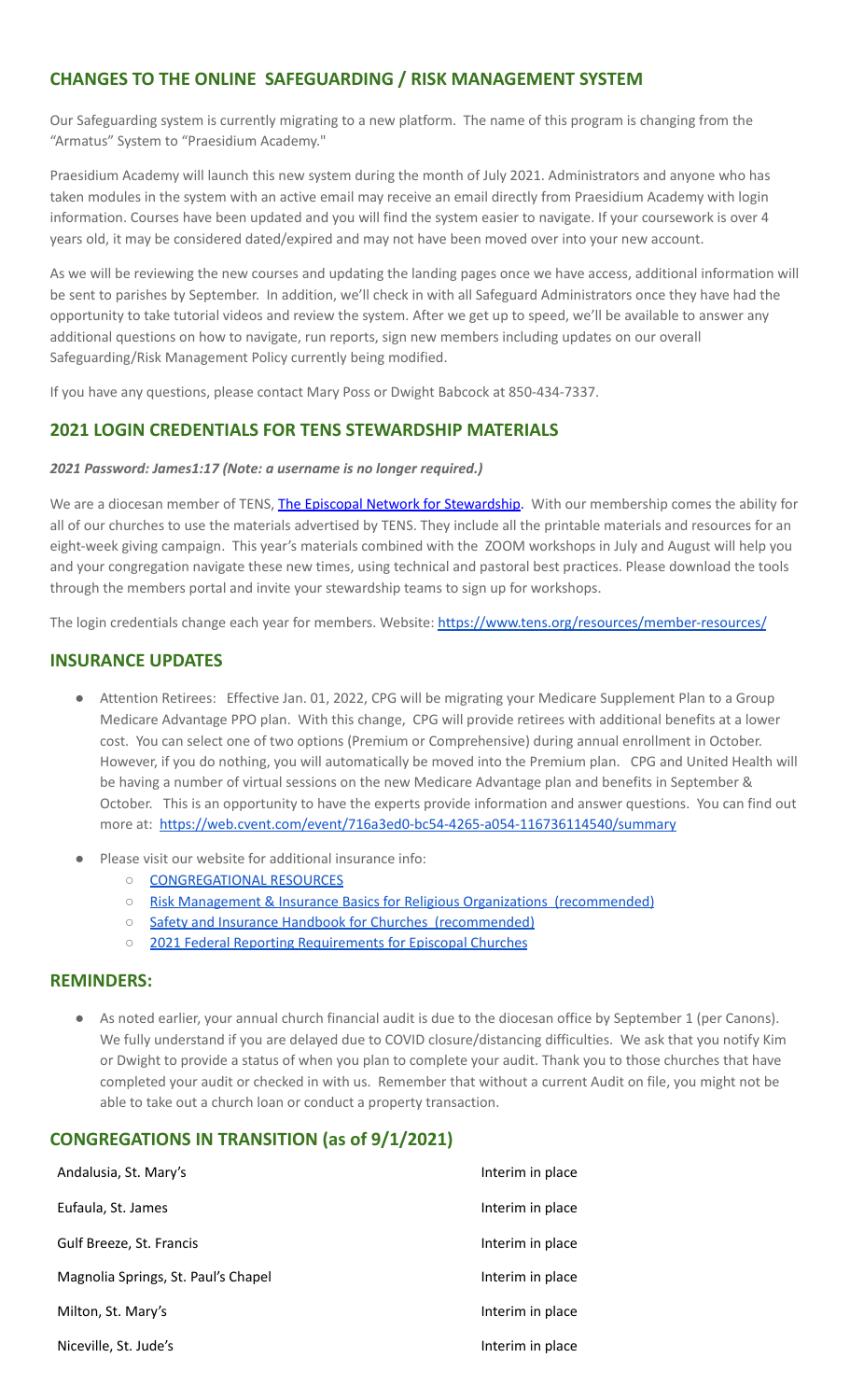For information, please contact: The Rev. Massey Gentry, Canon to the Ordinary, at [mgfairhope@gmail.com](mailto:mgfairhope@gmail.com) or (251) 459-4169. **Please do not contact the openings directly.**

## **JOB POSTINGS** Submit a job [posting](https://www.emailmeform.com/builder/form/0cZqC653GdH24p01aWQDfUh)

Children and Youth Ministries Director position available at St. Simon's on the Sound, Ft. Walton Beach. [DETAILS](https://files.constantcontact.com/77805af7001/88908c0e-ed5d-4e30-9f03-8a2d471f0910.pdf)

#### **LEARN - PRAY - ACT RESOURCES**

As a recommitment to our work of Becoming Beloved Community, the Commission on Racial Justice & Reconciliation gathered resources for us to do this work. You can find the resources at [www.diocgc.org/learn-pray-act.](http://www.diocgcorg/learn-pray-act)

#### **MUSIC LICENSING**

If your church offers music during services, it is important to follow all copyright guidelines, which include maintaining a license to perform, broadcast, or print copyrighted music. Review your church's licensing agreements, and be sure to add the streaming option if you are broadcasting services online. Recommended licensing companies include One [License](https://onelicense.net/), Christian Copyright Licensing [International\(](https://us.ccli.com/)CCLI), Christian [Copyright](https://christiancopyrightsolutions.com/) Solutions.

## **CYCLES OF PRAYER FOR DIOCESE AND PRISON MINISTRY**

Congregations are asked to include both our Diocesan Cycle of Prayer and our Prison Ministry Cycle of Prayer in their Prayers of the People, newsletters, and/or bulletins. Both are available at [www.diocgc.org/cycle-of-prayer](http://www.diocgc.org/cycle-of-prayer).

## **BOOKMARK THE DIOCESAN CALENDAR**

Stay up-to-date on diocesan events by bookmarking our calendar: [https://www.diocgc.org/calendar-of-events.](https://www.diocgc.org/calendar-of-events)

#### **COMMUNICATIONS QUICK LINKS**

Submit an article for [publication](http://www.emailmeform.com/builder/form/XqOP984Ae60c8m6ynr) Submit a [church/community](http://www.emailmeform.com/builder/form/eOM4Bb6VTb78y20Wrapf8) event Submit a job [posting](https://www.emailmeform.com/builder/form/0cZqC653GdH24p01aWQDfUh)

#### **UPCOMING DIOCESAN EVENTS**

| <b>WHAT</b>                                                     | <b>WHEN</b> | <b>WHERE</b>                            |
|-----------------------------------------------------------------|-------------|-----------------------------------------|
| Diocesan Office Closed for Labor Day                            | Sep 6       | <b>Duvall Center Closed</b>             |
| <b>CANCELLED - Men's Conference</b>                             | Sep 17-19   | Cancelled                               |
| Racial Justice & Reconciliation Sacred Conversation<br>Workshop | Sep 18      | Online<br><b>Register here</b>          |
| <b>BayLights</b>                                                | Sep 24-26   | <b>Beckwith</b><br><b>Register here</b> |
| <b>Clergy Conference</b>                                        | Oct 6-8     | <b>Beckwith</b><br><b>Register here</b> |
| Racial Justice & Reconciliation Sacred Conversation<br>Workshop | Oct 16      | St. James, Fairhope                     |
| Beckwith Women's Retreat                                        | Oct 22-24   | <b>Beckwith</b><br><b>Register here</b> |

#### **BISHOP RUSSELL'S SCHEDULE**

| <b>WHAT</b>                                | <b>WHEN</b> | <b>WHERE</b>             |
|--------------------------------------------|-------------|--------------------------|
| Visitation                                 | Sep 5       | Epiphany, Crestview      |
| Office Closed                              | Sep 6       | Labor Day                |
| Lambeth Bishops' meetings                  | Sep 7       | <b>ZOOM</b>              |
| Commission on Ministry Nominee Orientation | Sep 11      | TBA - in Pensacola       |
| Visitation                                 | Sep 12      | St. Cyprian's, Pensacola |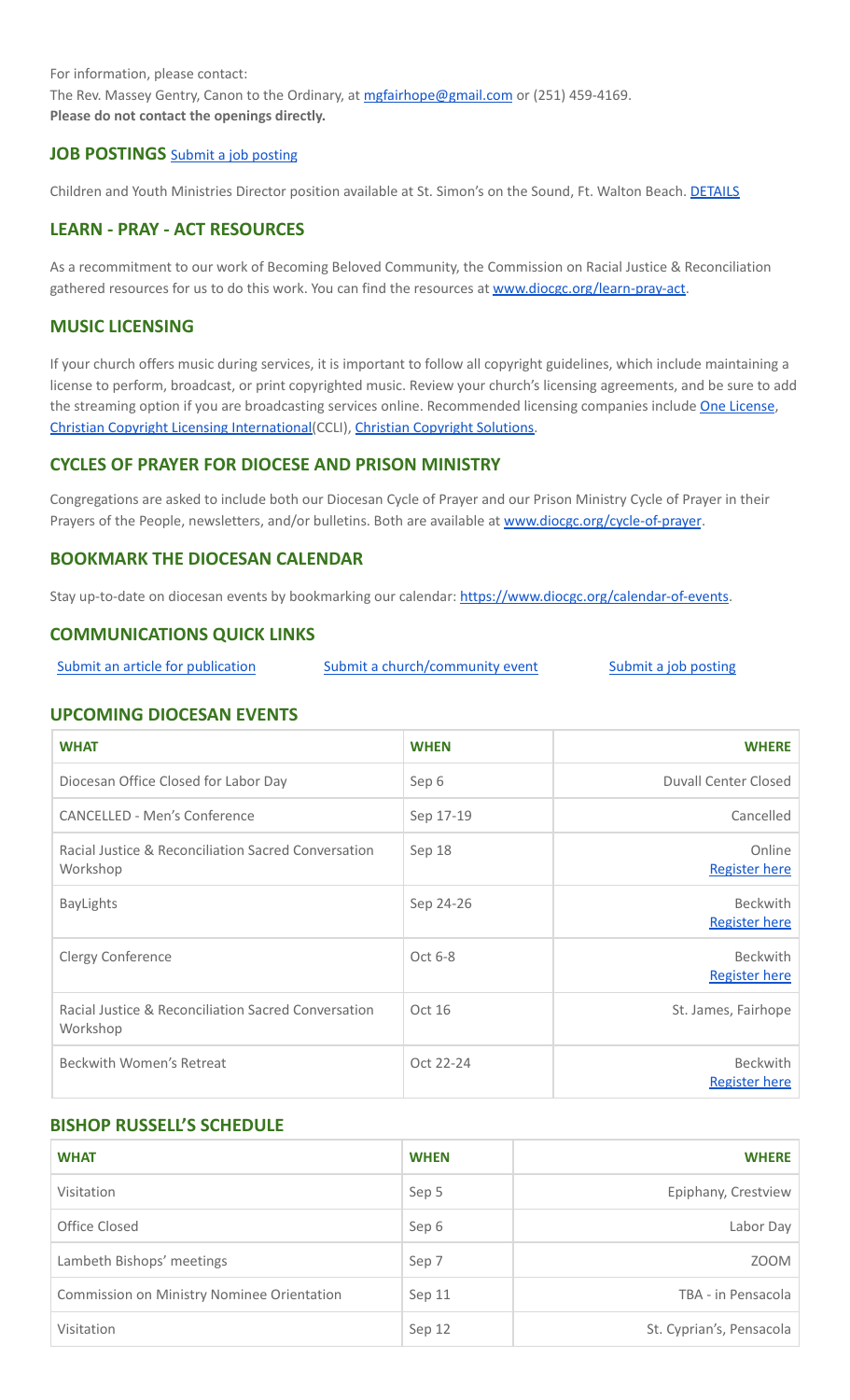| Visitation                      | Sep 19      | St. Mary's, Milton      |
|---------------------------------|-------------|-------------------------|
| House of Bishops' Fall meetings | Sep 21 - 23 | ZOOM                    |
| <b>Baylights</b>                | Sep 24 - 25 | Beckwith                |
| Visitation                      | Sep 26      | St. John, Robertsdale   |
| Lay Leadership training         | Oct 2       | St. Cyprians, Pensacola |
| Visitation                      | Oct 3       | St. James, Port St Joe  |
| Visitation                      | Oct 3 pm    | St. John, Wewahitchka   |
| Lambeth Bishops' meetings       | Oct 5       | <b>ZOOM</b>             |
| Clergy Conference               | Oct 6 - 8   | Beckwith                |
| Visitation                      | Oct 10      | St. Jude's, Niceville   |

# **51ST ANNUAL DIOCESAN CONVENTION TIMELINE**

| <b>WHAT</b>                                    | <b>WHEN</b>         | <b>WHERE/HOW</b>                                                                 |  |
|------------------------------------------------|---------------------|----------------------------------------------------------------------------------|--|
| Initial Convention Information Packet<br>sent  | Mid to late October | Emailed by Diocesan Office to Clergy and<br>Senior Wardens                       |  |
| <b>90 Days Until Convention</b>                |                     |                                                                                  |  |
| *Resolutions to Amend Canons due               | November 19         | Link will be provided                                                            |  |
| <b>60 Days Until Convention</b>                |                     |                                                                                  |  |
| *Certificate of Lay Delegates due              | December 19         | Link will be provided                                                            |  |
| *Resolutions to Amend Canons posted            | December 19         | Emailed by Diocesan Office to Clergy and<br>Lay Delegates; posted on diocgc.org. |  |
| <b>45 Days Until Convention</b>                |                     |                                                                                  |  |
| *General Resolutions due                       | January 2, 2022     | Link will be provided                                                            |  |
| Convention Registration opens                  | January 3, 2022     | Link will be provided                                                            |  |
| <b>30 Days Until Convention</b>                |                     |                                                                                  |  |
| *General Resolutions posted                    | January 18, 2022    | Emailed by Diocesan Office to Clergy and<br>Lay Delegates; posted on diocgc.org. |  |
| <b>Other Items</b>                             |                     |                                                                                  |  |
| Commission/Committee Budget requests           | <b>TBD</b>          | Submit to <b>dwight@diocgc.org</b>                                               |  |
| Pledge Reports mailed                          | <b>TBD</b>          | Emailed by Diocesan Office to Clergy and<br>Senior Wardens                       |  |
| Pledge Reports due                             | <b>TBD</b>          | Submit to <b>dwight@diocgc.org</b> and<br>kim@diocgc.org                         |  |
| <b>Standing Committee Nominations due</b>      | <b>TBD</b>          | Link will be provided                                                            |  |
| <b>Commission/Committee Nominations</b><br>due | <b>TBD</b>          | Link will be provided                                                            |  |
| Commission/Committee Reports due               | <b>TBD</b>          | Submit to jenn@diocgc.org                                                        |  |
| Pre-Convention Meeting(s)                      | <b>TBD</b>          |                                                                                  |  |
| Convention Study Packet sent                   | February 3, 2022    | Emailed by Diocesan Office to Clergy and<br>Lay Delegates; posted on diocgc.org  |  |